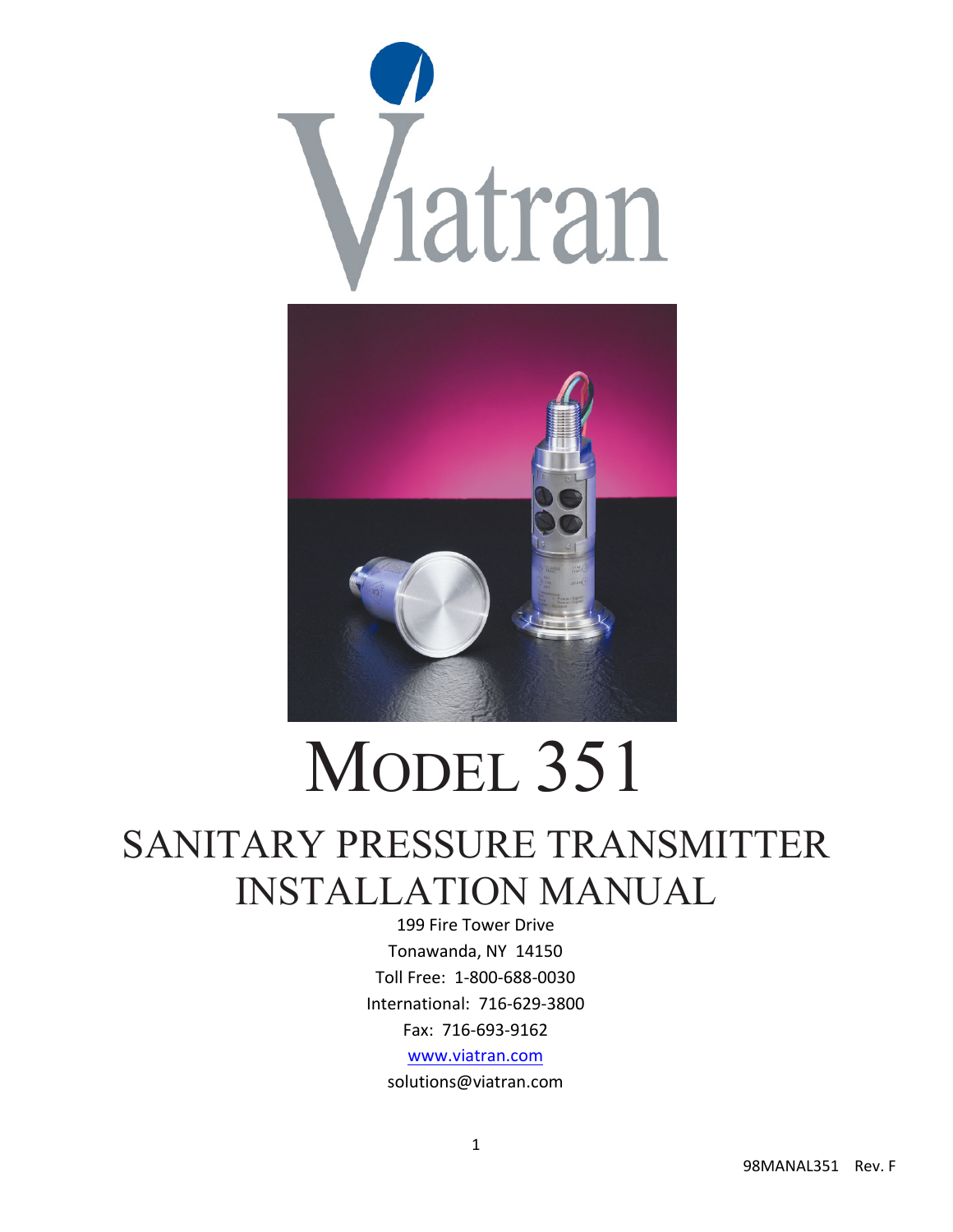# **PRODUCT OVERVIEW**

All information contained in this document is representative of a **standard** Model 351. If the product you ordered has special requirements or modifications, refer to the Laser Marked information on the product and your purchase order for possible alteration to the product's configuration. Failure to verify product configuration before installation may cause permanent product damage and in most cases, void the manufacturer's product warranty. If you are unsure or have questions about your product, please contact our Application Engineers for assistance.

Remove and retain all instruction manuals and performance certificates that are shipped with the product. These documents provide important information on the product's calibration, operation, safety precautions, recommended maintenance, re-calibration requirements, repair service instructions and warranty information. These documents are updated from time to time as changes to the product occur and should be reviewed at receipt so that proper and safe installation can occur.

#### **INSTALLATION DATA - VIATRAN MODEL 351**

*Note: The drawing below is for informational purposes only and is not to scale. All dimensions are nominal, in inches, and for reference purposes only.* 





#### **INSTALLATION REQUIREMENTS AND CAUTIONS:**

- 1. Care should be taken when removing the product with a packing knife or other sharp instrument. Functional damage may occur if the knife slices the connection wiring or sensing diaphragm.
- 2. Each transmitter is supplied with a protective cover (boot or cap) that should be on the sensing area at all times when the transmitter is not installed.
- 3. Internal damage may occur if the transmitter receives a serious shock due to being dropped or struck by a foreign object.
- 4. Never stand the Model 351 Transmitter up or place it on a rough surface without a protective cover on the sensing area (cap, boot, clean rubber mat, soft cloth, or foam).
- 5. All electrical and pressure connections should be compatible with the above specifications.
- 6. Installation should occur only after electrical (input power) and line pressure is verified as being off and at zero.
- 7. The product's internal electrical circuitry is isolated from case ground. It is not recommended that the case or ground of the unit be connected to the input or output of the product or wiring system. Ground loops and line noise will affect the product's performance and may cause internal electrical failure.
- 8. All products should be protected from direct or continued exposure to fluids at the electrical connection. The electrical connections on the Model 351 have been designed to be terminated in a junction box or encased in conduit. In applications where moisture or fluid contamination is possible, the use of an application approved connection box is recommended for connection termination.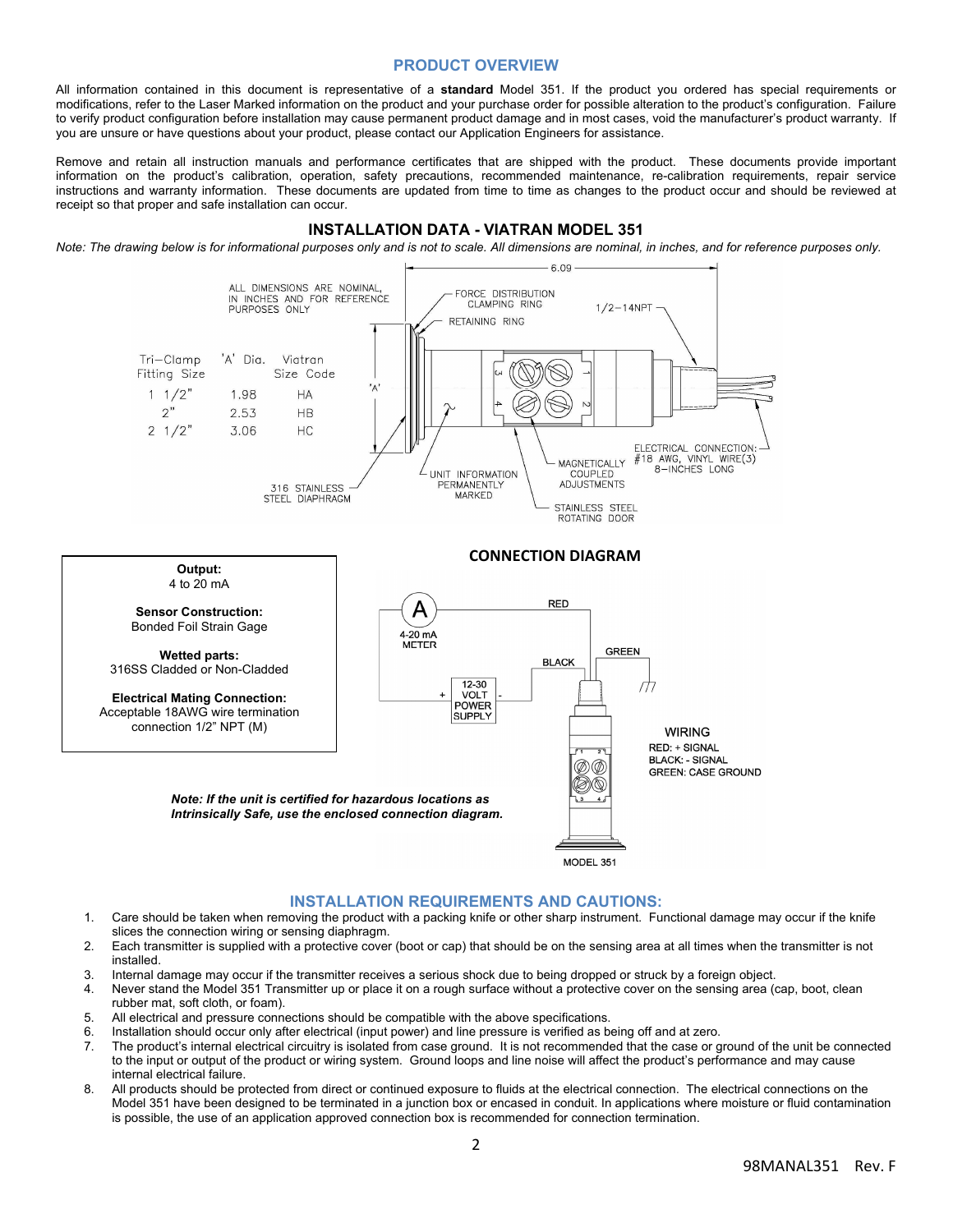- 9. During installation it is recommended that the unit be mounted to allow fluids or contamination to flow away from the module screw area, so as not to collect on the screw heads or sockets. (Do not mount the unit facing up.)
- 10. Cleaning in place is the recommended process that should be performed as the system or process permits.
- When shipped in quantities, units should be packaged individually to eliminate possible damage.
- 12. To preserve the integrity of the hermetic design, the units have no field replaceable or repairable parts.
- 13. This product cannot be used in sterilization systems as described in the 3A Sanitary Standard 74 06, Section E1.9
- 14. During product installation, the customer shall supply and verify that all o-rings, gaskets, or seals meet or exceed the requirements of the 3A Sanitary Standard 74-06.

# **BASIC OPERATION & INTERNAL CALIBRATION CIRCUIT**

(See Maintenance and Repair for calibration frequency recommendations.)

**Note:** The casting of the module has raised numbers at the adjustment screw positions. Those numbers reflect the following function of the assigned screw.

Screw 1: Top Left, Coarse Zero Pot (CCW - Lower, CW - Raise) Screw 2: Top Right, Fine Zero Pot (CCW - Lower, CW - Raise) Screw 3: Lower Left, Internal Cal. Activation Pot (12 or 6 o'clock position – Disengage; 3 o'clock position - Engage)

- Screw 4: Lower Right, Span Adjustment Pot (CCW Lower, CW Raise)
- 1. Outside of using the calibration circuit or the availability of a metrology lab for obtaining a pressure (Full Scale) reading, no object should be used to physically move the sensor.
- 2. Once proper connections and power are applied, the unit should begin to function.
- 3. Check the zero output (4.00 mA) with the performance certificate to verify readings. If it is out of specification from the performance certificate, use the coarse and fine zero adjustment screws to obtain the proper reading.
- 4. With no pressure applied, engage the calibration circuit by slowly rotating the calibration screw until the current output rises to about 8.80 mA's. Check the reading with the performance certificate. If the reading is off, adjust the span screw to raise or lower the reading – return the calibration circuit to the original position.
- 5. When making zero and/or span adjustments, there may be some interaction between the zero and span readings repeat adjustments if needed.
- 6. Always return the calibration screw to off or full CCW position before installing the transmitter into the application. Note: This is a common reason for incorrect readings at start-up. The calibration circuit must be deactivated in order for the product to perform properly.
- 7. Once the product has been tested and functionality verified, the power and meter connections may be removed and the product reconnected to the instrumentation loop.

# **NON-STANDARD RANGE (NSR) CALIBRATION**

#### *Definition*

NSR: A non-standard range is a customer request to provide alternate scaled readings. Through the use of a single transmitter, numerous pressure ranges can be set-up. Depending upon the model, the transmitter can be scaled down to any pressure range, from three times to five times the original range. Only NSR requests for ranges less than the sensor rated range are recommended and in most cases possible. The NSR is possible due to the ability of the adjustment screws to alter where the zero and span will fall. Refer to the below example for field NSR calibration.

#### *NSR EXAMPLE*

You have Viatran's Model 351 with a standard range of 0 to 300 PSI. You would like to set an NSR of 0 to 150 PSI. Refer to the Performance Certificate and obtain the following:

> $Zero = 0$  PSI = 4.00 mA Full Scale = 300 PSI = 20.00 mA Cal Value = 90.04 PSI = 8.81 Ma

In order to recalibrate the transmitter, you must determine the cal reading in mA's at the NSR range. This is done by calculating what the cal output should be at the NSR range. For the example listed, the standard calibration value is set to represent 90.04 PSI. Once internally set, the calibration (Cal) will always represent this pressure.

Use the formula: Cal mA's = [(16 x Standard Cal Pressure) / desired range] + 4 Substitute Actual Numbers: Cal mA's =  $[(16 \times 90.04) / 150] + 4$ 

Cal mA's =  $(1440.64 / 150) + 4$ 

```
Cal mA's = 9.604 + 4
```
Cal mA's = 13.604 mA's The zero would be set for 4.00 mA's, and the calibration circuit will read (aft

after adjusting span) 13.604 mA's when activated. This would provide a new NSR range for the unit of 4-20 mA's over 0-150 PSI.

# **ACCESSORIES - OPTIONAL EQUIPMENT**